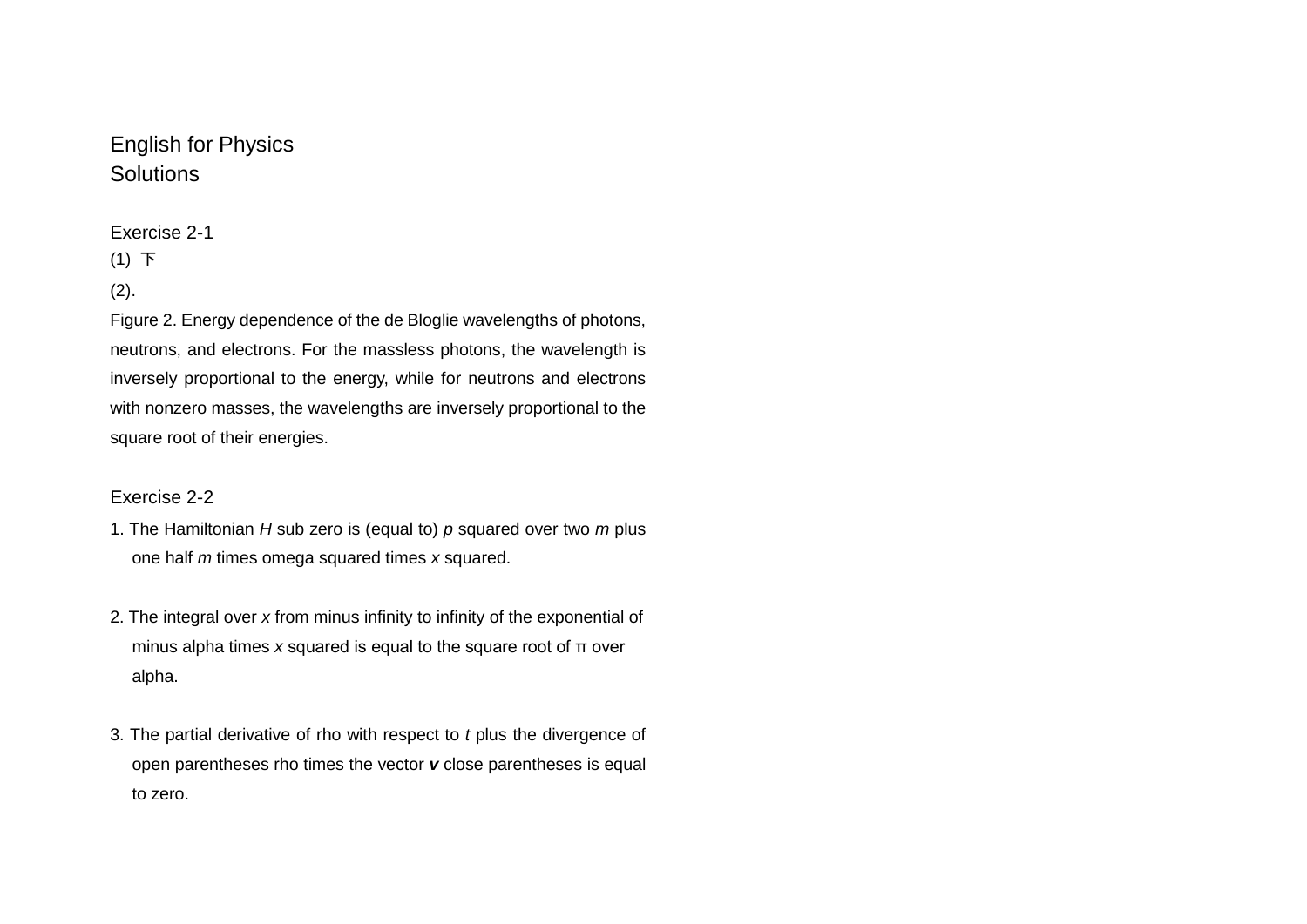# Solutions to the Exercises 3

Exercise 3-1

1. spectra

2. analyses

3. quanta

4. parentheses

5. momenta

6. theses

7. media

8. axes

9. minima

10. criteria

11. radii

12. supernovae [soo-per-**noh**-vee]

# Exercise 3-2

1. 常磁性体である銅が、磁場に対してどう反応するかの磁気的性 質

2. 鉄が磁性体(強磁性体)であるという性質 強磁性体(ferromagnet):外部から磁場をかけなくても自発磁化が 生じる物質

# Exercise 3-3

1. The temperature was stabilized in this way.

2. The iron was oxidized.

3. Synchrotron radiation is used in this way.

### Exercise 3-4

1. Many pieces of evidence for unusual nonlinear behavior have been found in a variety of physical properties.

"Evidence" and "behavior" are both uncountable nouns [U].

2. These phenomena (This phenomenon) can be experimentally studied using these two pieces (units) of equipment and theoretically analyzed in terms of a product of two matrices.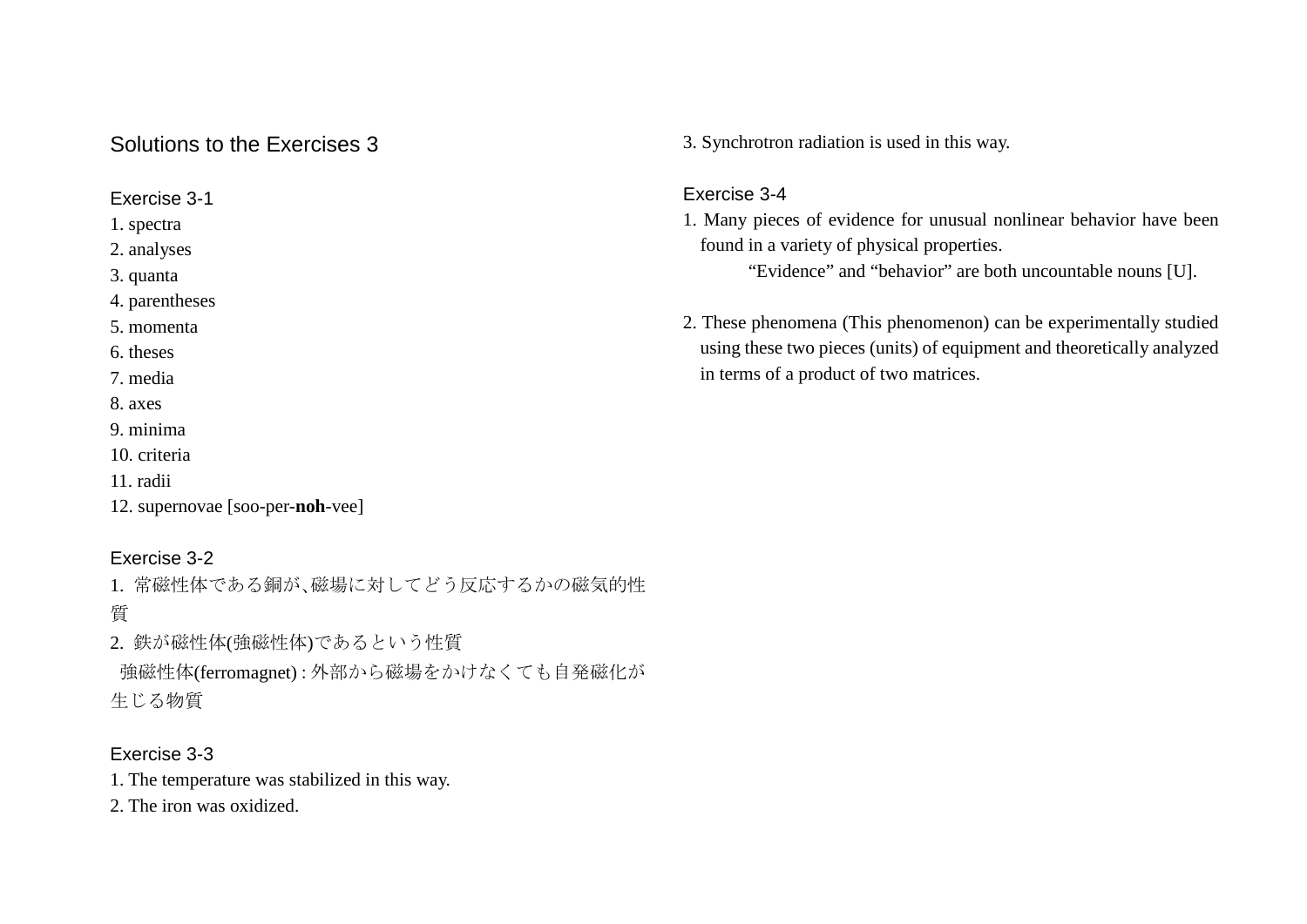# English for Physics Solutions to Exercise 4

### Exercise 4-1

1. is

- 2. (correct)
- 3. (correct)
- 4. was
- 5. (correct)

### Exercise 4-2

1. ratio, is

- 2. dependence, is (correct)
- 3. considerations, lead; results, were
- 4. total, were (correct)
- ("21 values"に焦点がある。"Atotal of" はそれを修飾している感じ。
- これが was か were かの用法は微妙。)
- 5. series, was

```
("Series"は単複同形、"Two series of lectures were given."となる。)
```
# Exercise 4-3

- 1. has recently been
- 2. was discovered
- 3. is schematically shown
- Exercise 4-4 (略解) 1. oscillations result from 2. The apparatus consists of 3. violation occurs 4. discuss the nonlinear effects in detail. 5. The long life time of the muons is attributed to the relativistic effect. 6. The sample was irradiated with X-ray for two hours. ("With" の代わりに"by"でもよいが、with の方がこなれた言い方。)
	- 7. was raised to

# Exercise 4-5

- 1. The atomic configuration can be resolved with an electron microscope. (道具)
- 2. Iron has successfully been substituted for copper. (has been successfully)
- 3. This phenomenon has been ascribed to adiabatic softening by most of the previous authors.
- 4. The magnetic flux density inside can be calculated from Eq. 1. (文頭なら Equation 1, Figure 2; 文中なら Eq. 1, eq. 1, Fig. 2, fig. 2 などと書くのが国際的慣習。)

# Exercise 4-6

- 1. The 2015 models feature laser processing.
- 2. We attribute the origin of attraction between electrons to the electronphonon interaction.
- 3. We could not identify a number of diffraction peaks.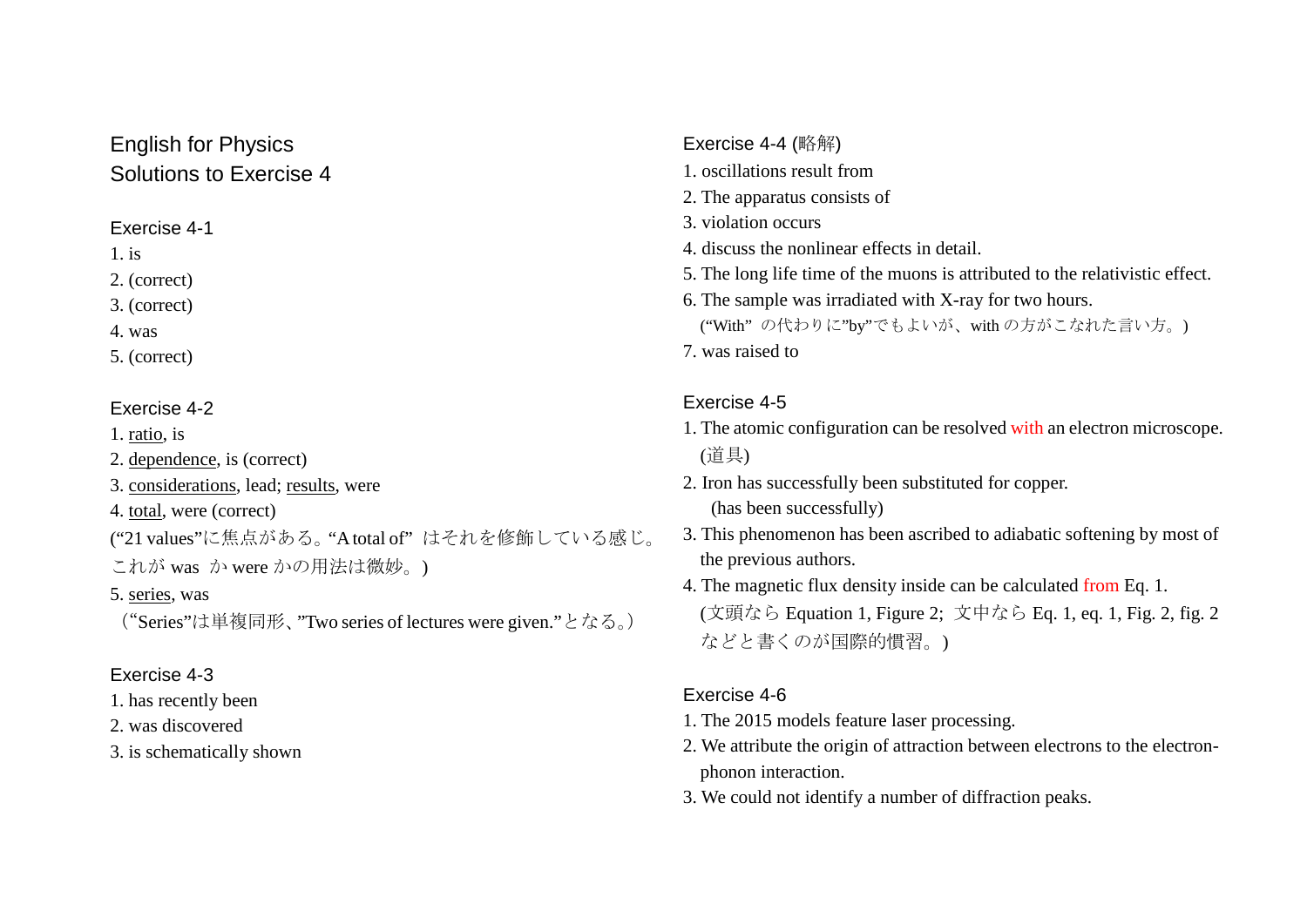English for Physics Solutions to Exercise 5 Exercise 5-1

- 1. The effects of (the) spin-orbit interaction are negligible. (can be neglected.)
- 2. We will qualitatively discuss the behavior of electrons in a metal.
- 3. The number of photons in a given volume is proportional to the cube of (the) temperature.
- 4. The mass of a neutron is larger than that of an electron by three orders of magnitude.
- 5. It has long been considered that there is a profound relation between the weak interaction and the electromagnetic interaction.
- 6. Einstein described the universe as a four-dimensional space-time continuum.

```
Hyphens に注意。
A continuum (連続体) is a countable noun [C].
```
- 7. The signal-to-noise ratio has been improved by more than a factor of five with this new detection technique.
- 8. The neutrino and the antineutrino are electrically neutral, nearly massless particles, but with lepton numbers  $+1$  and  $-1$ , respectively.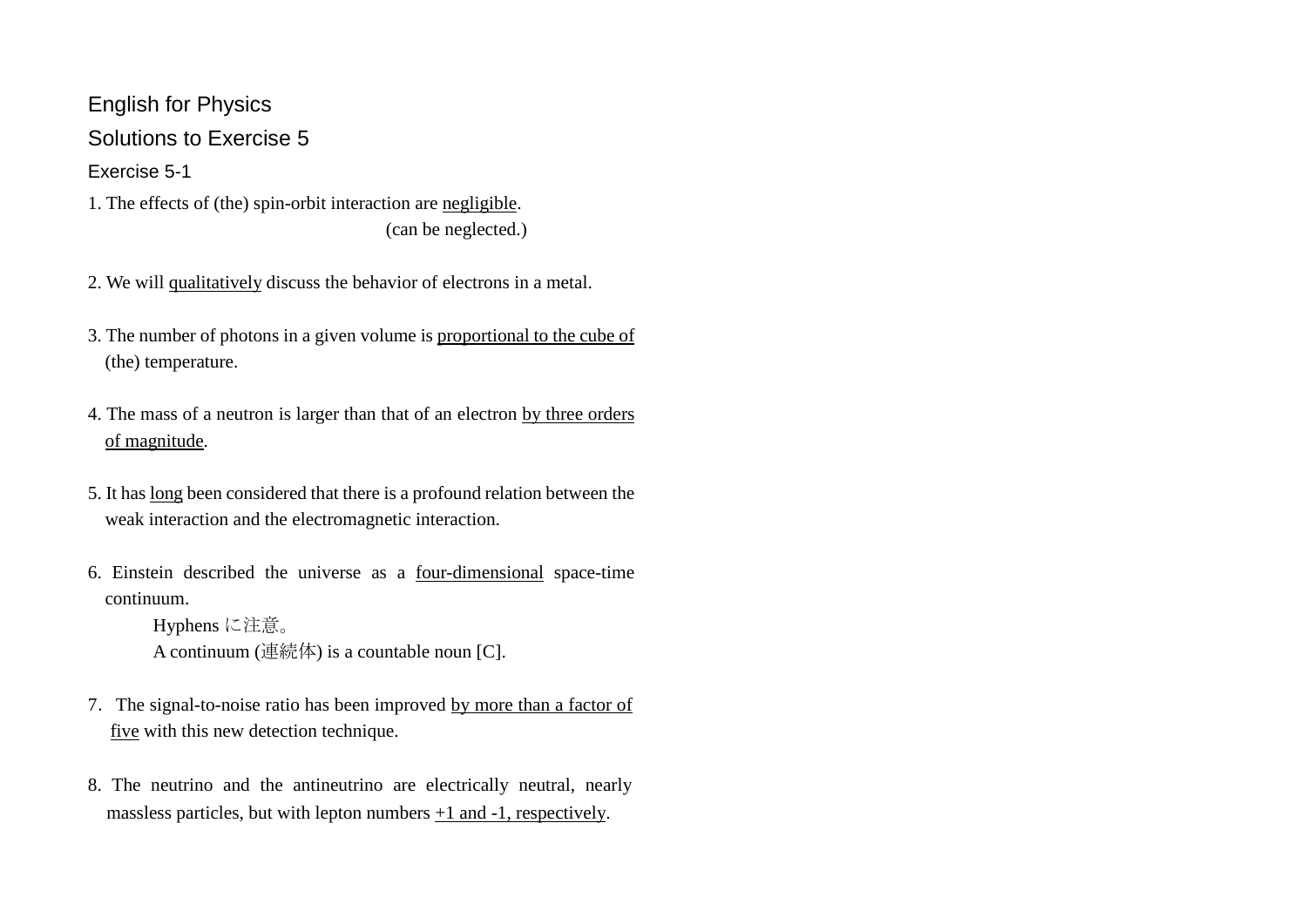# English for Physics Solutions to the Exercises 6

Exercise 6-1

1. starting,

2. to account,

3. writing,

4. to repair,

5. to meeting,

6. to use—rather than to send,

or (alternatively,) using—to sending

7. increasing

# Exercise 6-2

1. supplying

2. remaining (remain は自動詞;過去分詞はとれない)

3. developed (スペルに注意)

4. Having emphasized

5. Shown

# Exercise 6-3 (略解)

1. holding,

2. The mechanical parts requiring immediate repair are listed below.

3. Hadrons differing … groups called multiplets.

### Exercise 6-4

- 1. We are here interested in exploring its implications, assuming that the same reactions take place in other systems.
- 2. Looking farther back, we (one) can imagine an endless cycle of expansion and contraction of the universe stretching into the infinite past.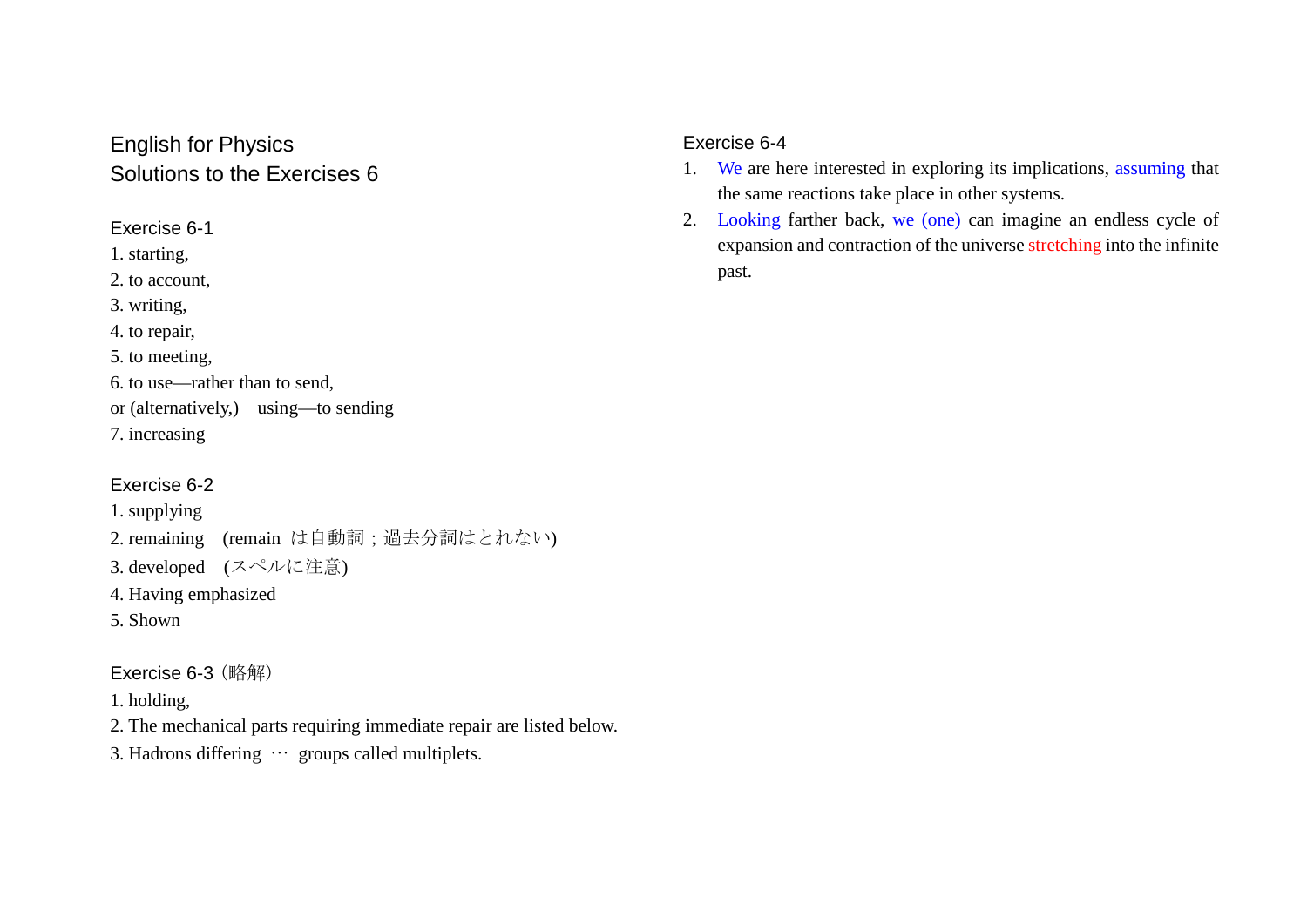# English for Physics Solutions to the Exercises 7

Exercise 7 - 1 1. in, on, 2. for (of) , 3. for, in, 4. for (of), by, with (to) , 5. in , 6. to, in (of), across , with , 7. of, on, of, 8. to, over, of 9. between, of, than

#### Exercise 7 - 2

1. to (with) , 2. with , 3. with, 4. at, with, 5. from, 6. against , 7. from, 8. of , 9. to ,

10. to

Exercise 7 - 3 1. to, from, 2. of , 3. to , 4. to , 5. with , 6. of

Exercise 7 - 4 1. under (in) , 2. in, in, 3. by, by 4. by, with 5. in, in 6. in, at, 7. by , 8. at , 9. with, for

### Exercise 7 - 5

1. with respect to , 2. In terms of , 3. On the basis of, 4. on the order of, 5. by a factor of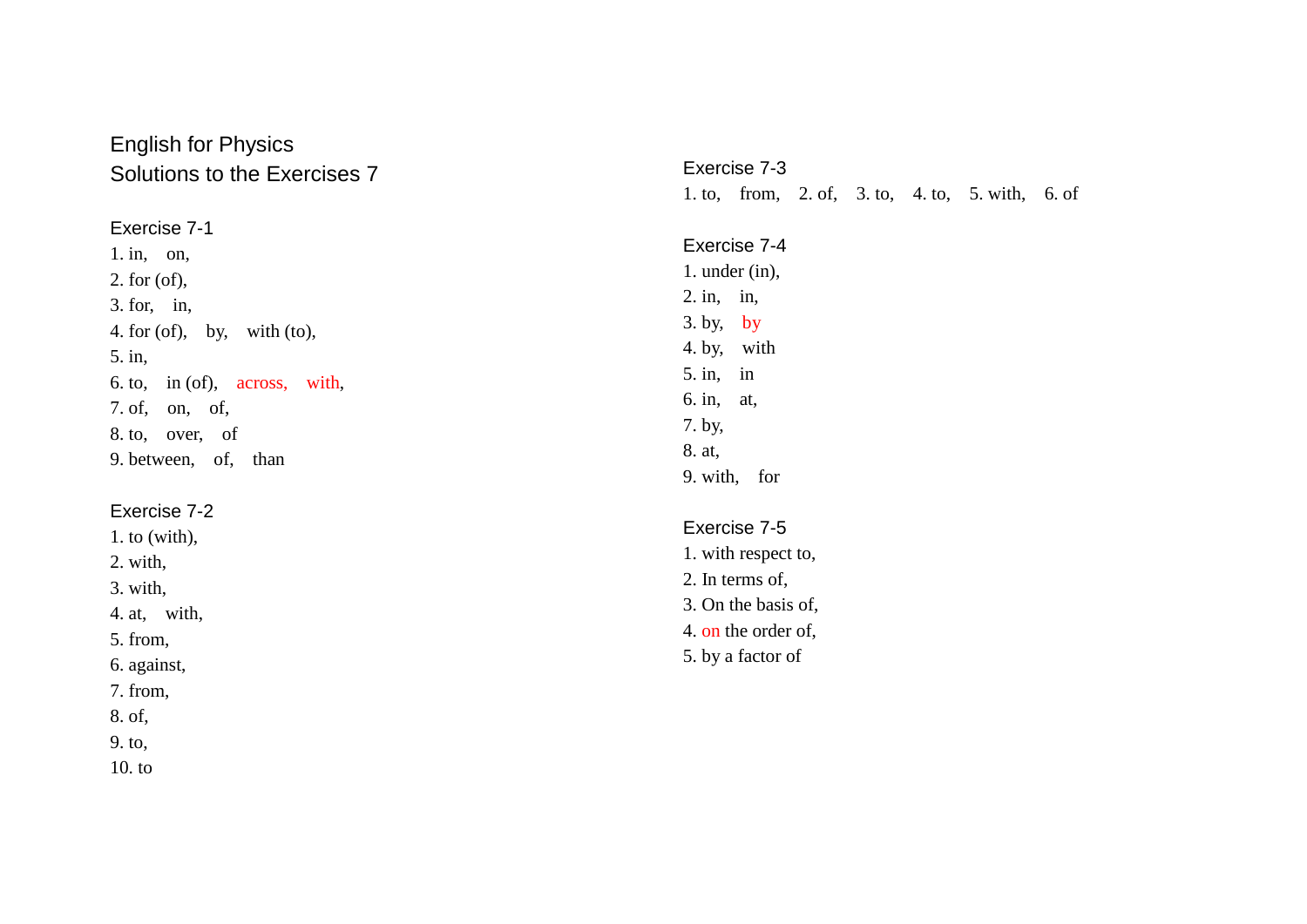# English for Physics Solutions to the Exercises 8

Exercise 8-1

1. a, 2. the, 3. The, 4. a, 5. a, 6. a (the), 7. the, 8. φ, 9. an, 10. φ (the), 11. φ (the), 12. The, 13. a, 14. A, 15. a, 16. the, 17. φ

#### Exercise 8-2

1. The, 2. an, 3. an, 4. the, 5. the, 6. a , 7. the, 8. an, 9. φ, 10. the, 11. the, 12. the, 13. the, 14. φ, **15. an** φ**,** 16. an, 17. φ, 18. the, 19. the, 20. the, 21. the, 22. φ, 23. The

#### Exercise 8-3

1. a, 2. the, 3. φ, 4. the, 5. the, 6. a, 7. the, 8. the, 9. φ, 10. φ, 11. the, **12. an** φ**,** 13. φ, 14. the, 15. φ, 16. the, 17. φ, 18. the, 19.  $\phi$ , 20. the, 21.  $\phi$ 

#### Exercise 8-4

1. the, 2. the, 3. φ, 4. the, 5. φ, 6. the, 7. an, 8. the, **9.** φ**,** 10. a, 11. the, 12. the, 13. a, 14. φ, **15. an** φ

#### Red marks are for special attention.

#### Exercise 8-5

1. The, 2. φ, 3. a, 4. φ, 5. a, 6. a, 7. a, 8. the, 9. a, 10. a, 11. the, 12. the, 13. φ, 14. a, 15. φ, 16. the, 17. the, 18. the, 19. the, 20. the, 21. a, 22. the, 23. the, 24. a, 25. φ, 26. the, 27. the, 28. the, 29. the, 30. the, 31. the, 32. φ, 33. the, 34. the, 35. a, 36. the

#### Exercise 8-6

#### From Glenn Paquette

| $1.$ an, |                                | 2. an, 3. a, the, 4. a, $\phi$ , |              | 5. the, the,    |
|----------|--------------------------------|----------------------------------|--------------|-----------------|
|          |                                | 6. the, a, 7. a, 8. the,         | 9. the,      | 10. the         |
|          | 11. the, 12. the, 13. $\phi$ , |                                  | 14. $\phi$ , | 15. the, $\phi$ |

# 14. φ data: 一部のデータ The data: その「すべてのデータ」という意味になってしまう。

15. The proton is mysterious. ~というものは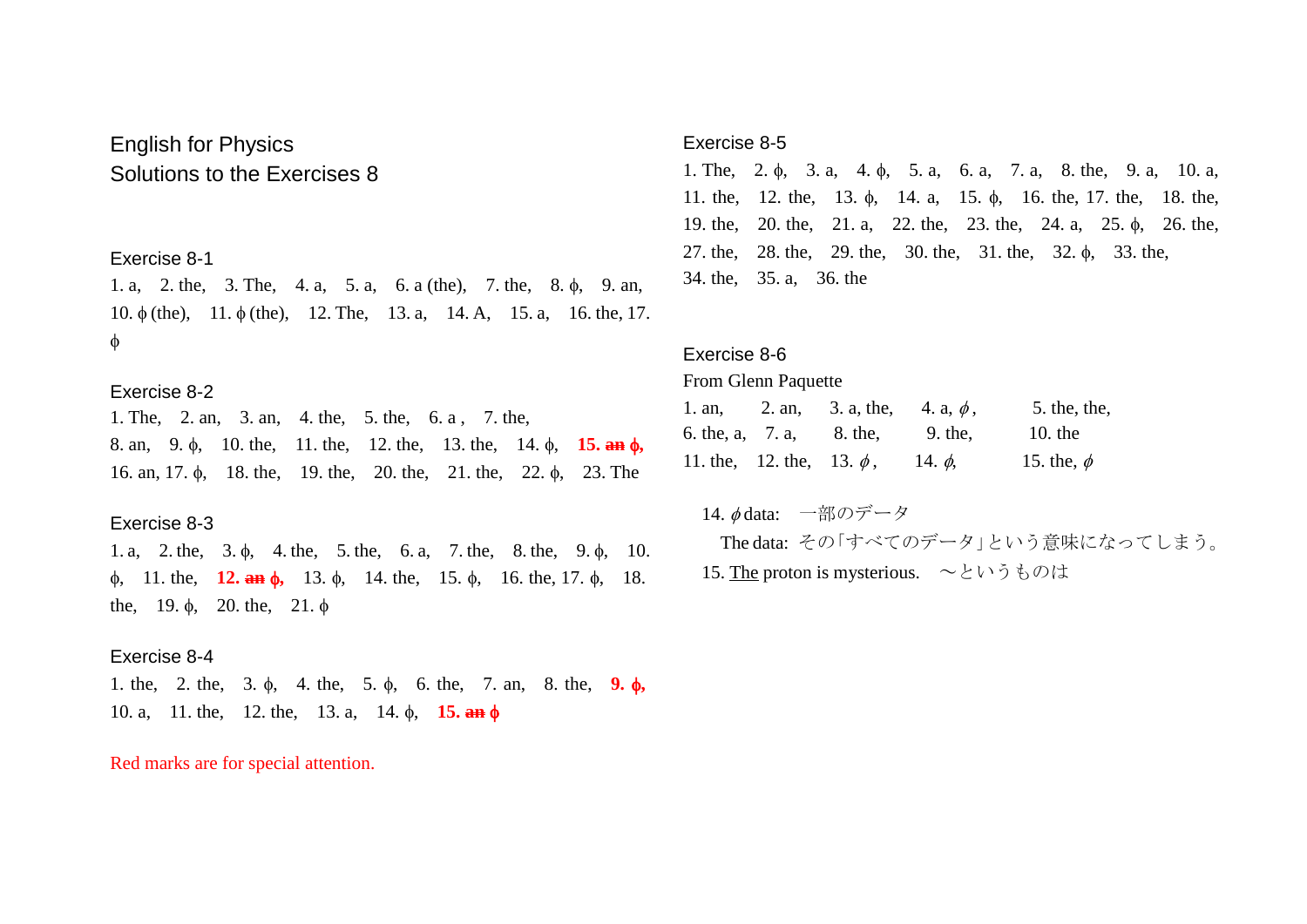# English for Physics Solutions to Exercises 9

Exercise 9-1

1. on which, 2. in which (where), which, for which, 3. in which

### Exercise 9-2

- 1. even,
- 2. However,
- 3. in which,
- 4. although

# Exercise 9-3

# **1. : 2. ; 3. : 4. ; 5. :**

**6. : , ;**

Cole's law: Thinly sliced cabbage